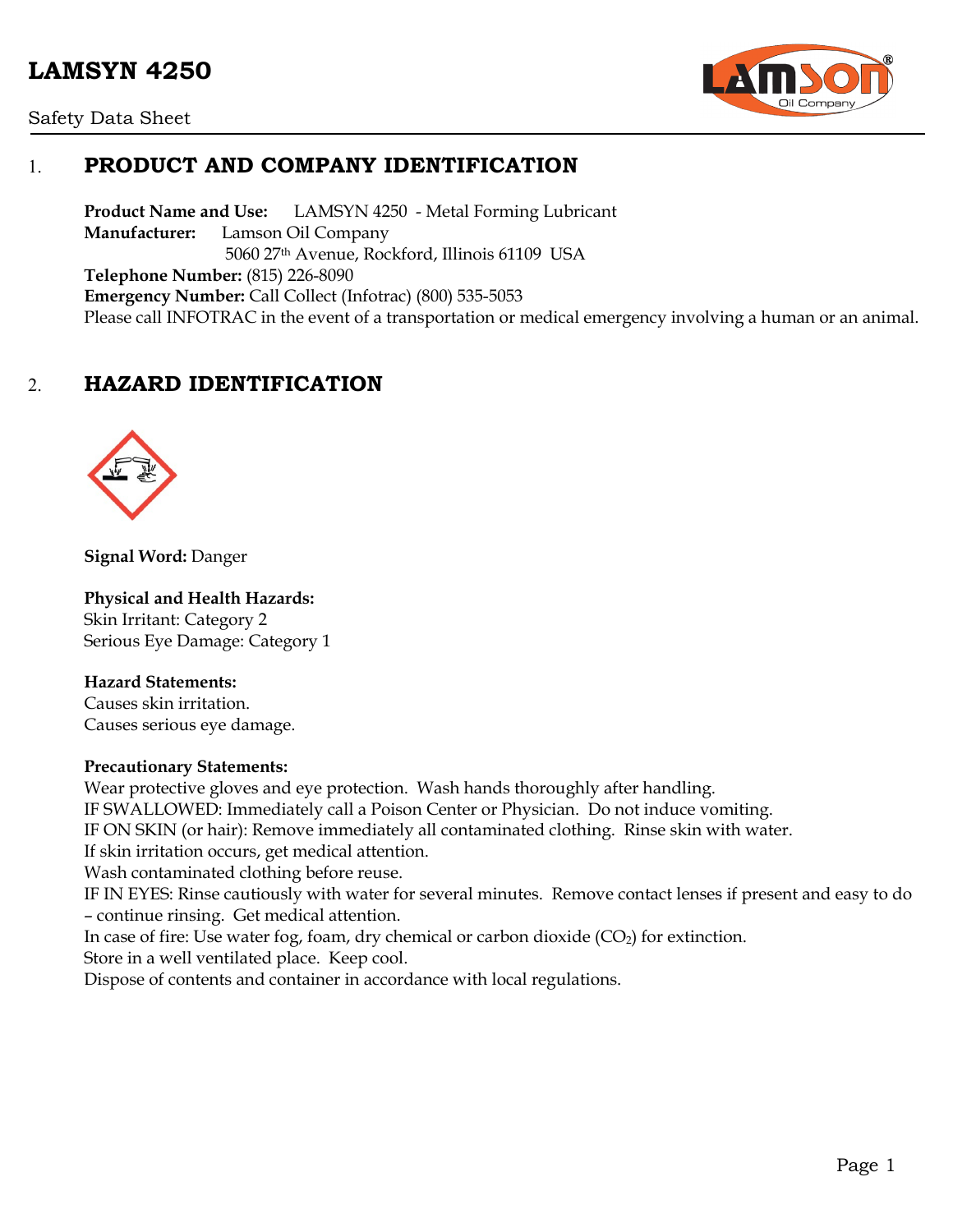

## 3. **COMPONENTS**

| <b>Substantial Ingredients</b> | CAS#           | Weight $\%$ | <b>GHS Classification</b> |
|--------------------------------|----------------|-------------|---------------------------|
| Oleyl Ether Phosphate          | 39464-69-2     | $>10\%$     | Skin Irr 2, Eye Dam 1     |
| Sodium Tallowate               | 8052-48-0      | $< 10\%$    | Skin Irr 3, Eye Irr 2B    |
| Triethanolamine                | $102 - 71 - 6$ | $>10\%$     | <b>None</b>               |
| Water                          | 7732-18-5      | $>10\%$     | <b>None</b>               |

## 4. **FIRST AID MEASURES**

**IF IN EYES:** Rinse cautiously with water for several minutes. Remove contact lenses if present and easy to do – continue rinsing. Get medical attention.

**IF ON SKIN** (or hair): Remove immediately all contaminated clothing. Rinse skin with water. If skin irritation occurs, get medical attention.

**IF SWALLOWED**: Immediately call a Poison Center or Physician. Do not induce vomiting. **IF INHALED:** Remove to fresh air; apply artificial respiration if necessary. Get medical attention.

## 5. **FIRE-FIGHTING MEASURES**

#### **General Hazard**

Under fire conditions substances can be released that require the need for self-contained breathing apparatus and chemical-protective clothing.

#### **Fire-Fighting**

Keep fire exposed containers cool with water spray. Separate unburning product from fire. Use carbon dioxide, foam, or dry chemical extinguishing media to put out fires.

#### **Unusual Decomposition Products Under Fire Conditions**

None

# 6. **ACCIDENTAL RELEASE MEASURES**

#### **Personal Precautions**

Remove greatly contaminated clothing, including shoes and wash thoroughly after contact. Launder contaminated clothing before reuse.

#### **Environmental Precautions**

Dike large spills to prevent ingress into sewers. Clean spills with absorbent and store in marked containers for disposal. Rinse area with water to remove slip/fall hazard. Dispose of contents and container in accordance with local regulations.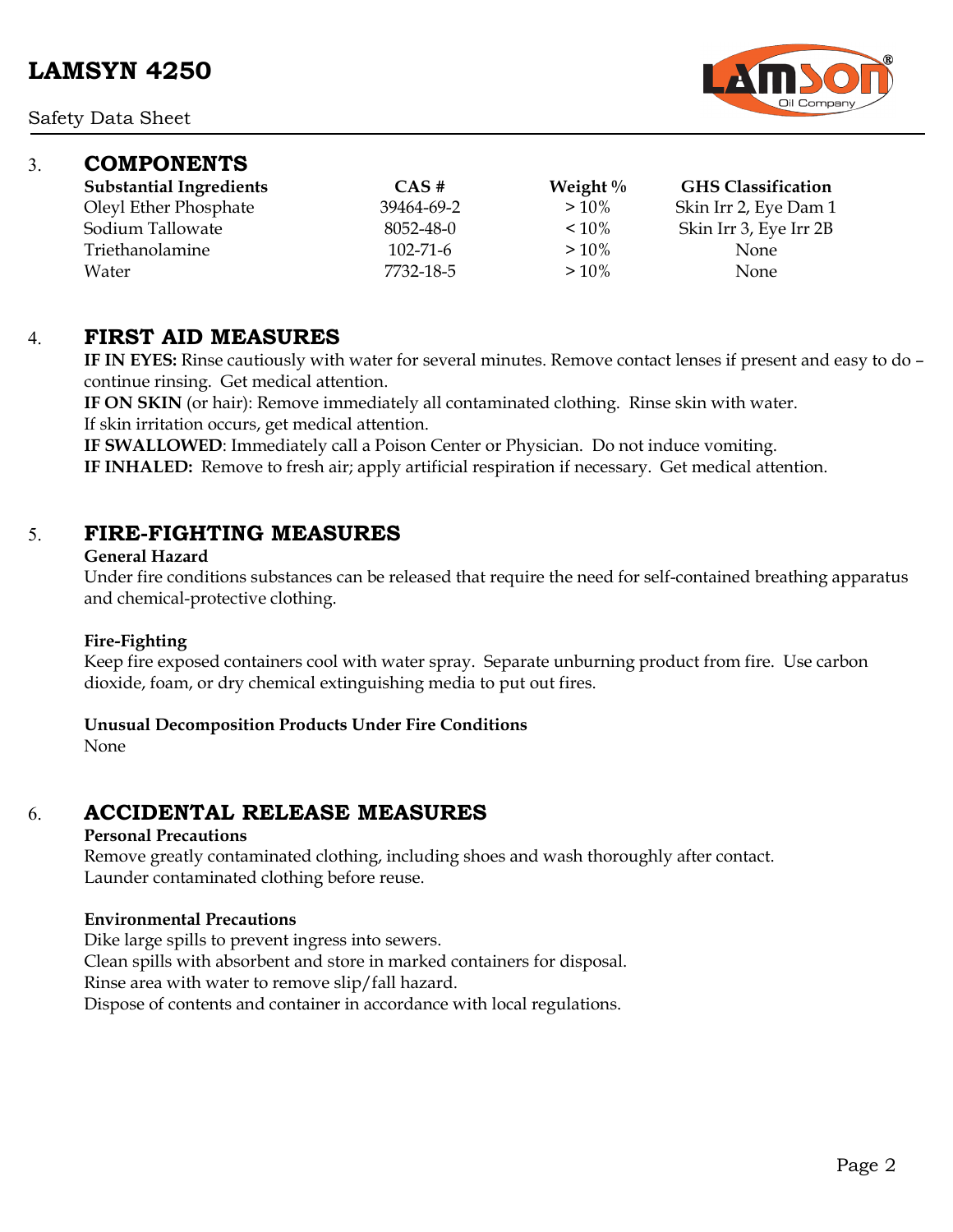Safety Data Sheet



# 7. **HANDLING AND STORAGE**

## **Safe Handling and Storage**

Store in a well ventilated place. Keep cool. Keep containers inside and out of direct sunlight. Avoid extreme temperatures. Product increases in viscosity as temperature decreases. Thaw and mix well before using. Do not reuse containers.

## **Incompatible Products**

Avoid strong oxidizing and reducing agents.

# 8. **EXPOSURE CONTROL AND PERSONAL PROTECTION**

#### **Ventilation**

Local exhaust is usually sufficient. General exhaust is preferred.

## **Personal Protection**

Wear goggles or safety glasses with splashguards. Use approved respirator when airborne exposure limits are exceeded. Use chemical resistant gloves to avoid prolonged skin contact.

## **Work Place Exposure Guide Lines**

Triethanolamine has a recommended TLV of 5 mg/m3.

# 9. **PHYSICAL AND CHEMICAL PROPERTIES**

| > 200 °F                                  |
|-------------------------------------------|
| 1.07                                      |
| $\leq$ 1                                  |
| Not Applicable                            |
| > 5                                       |
| ${}_{0.1}$                                |
| Complete                                  |
| NIL                                       |
| Clear liquid; mild odor                   |
| $>200$ °F                                 |
| LEL: Not Established UEL: Not Established |
| Not Established                           |
|                                           |

# 10. **STABILITY AND REACTIVITY**

**Stability:** [ ] Unstable [ X ] Stable **Conditions to avoid:** None **Incompatibility (Materials to avoid):** Strong oxidizing and reducing agents. **Hazardous Decomposition Products:** Thermal decomposition may produce oxides of carbon and nitrogen. **Hazardous Polymerization:** [ ] May Occur [ X ] Will Not Occur **Conditions to Avoid:** Not Applicable